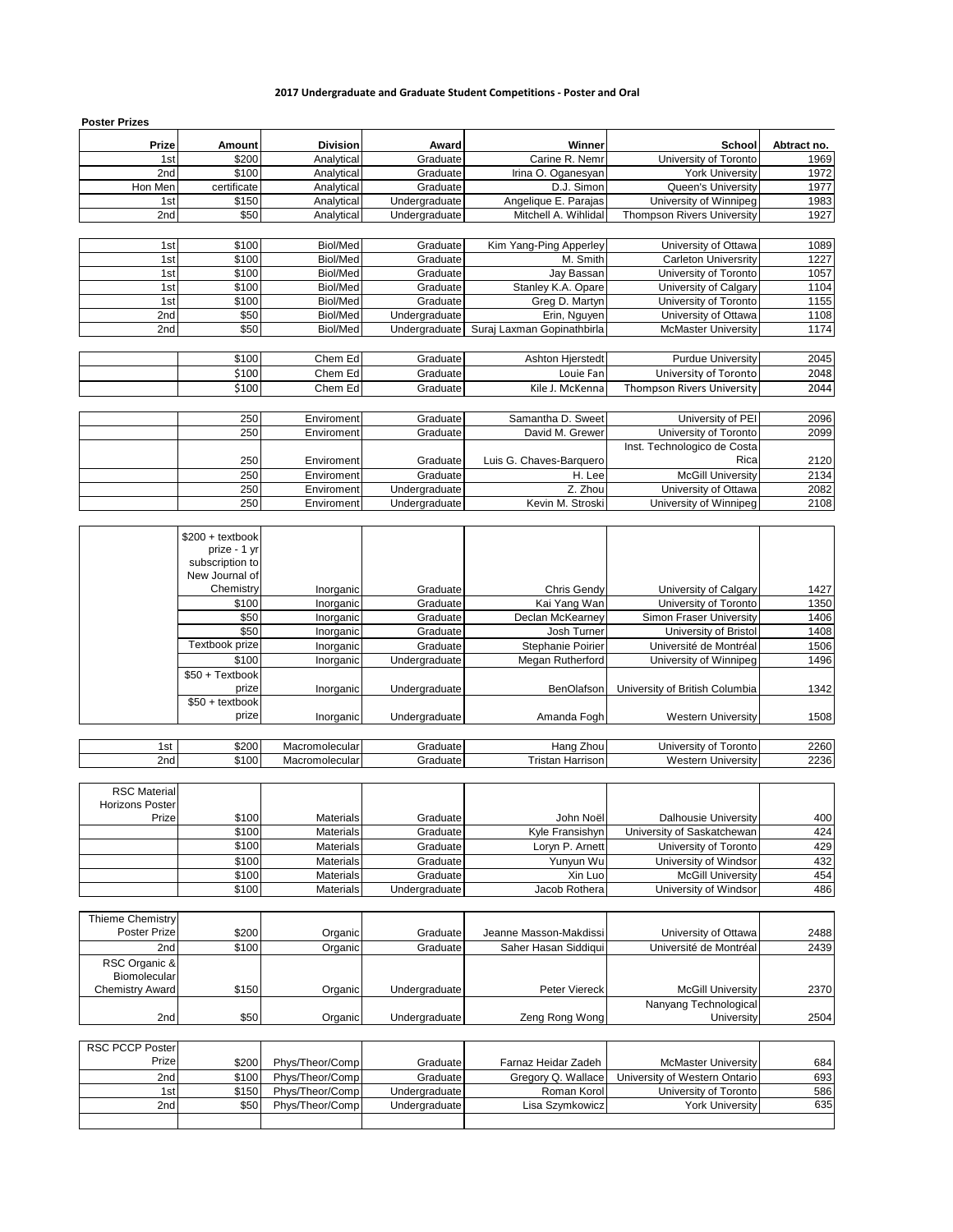| 1st <sub>1</sub>                      | \$200 | Surface Science | Graduate | Nakkiran Arulmozhi    | Queen's University                           | 7331 |
|---------------------------------------|-------|-----------------|----------|-----------------------|----------------------------------------------|------|
| 2nd                                   | \$100 | Surface Science | Graduate | Veronica J. Cavallari | University of Ontario Inst. Of<br>Technology | 750  |
|                                       |       |                 |          |                       |                                              |      |
| <b>RSC Chemical</b><br>Science Poster |       |                 |          |                       |                                              |      |
| Prize                                 | \$100 | All Divisions   | Graduate | Carine R. Nemr        | University of Toronto                        | 1969 |

|  | <b>Oral Competition</b> |
|--|-------------------------|

| Division        | Award | Prize           | Amount        | Winner                 | School                         | Abtract no. |
|-----------------|-------|-----------------|---------------|------------------------|--------------------------------|-------------|
| 1st             | \$100 | Biol/Med        | Graduate      | K.J. De France         | <b>McMaster University</b>     | 25          |
| 1st             | \$100 | Biol/Med        | Graduate      | <b>Ricky Lincoln</b>   | <b>McGill University</b>       | 2595        |
| 1st             | \$100 | Biol/Med        | Graduate      | C.P. Alvarez           | University of Toronto          | 2850        |
|                 |       |                 |               |                        |                                |             |
| 1st             | \$200 | Chem Ed         | Graduate      | Nicholas Bode          | University of Ottawa           | 824         |
| 2nd             | \$100 | Chem Ed         | Graduate      | Shira Joudan           | University of Toronto          | 819         |
| 1st             | \$200 | Chem Ed         | Undergraduate | <b>Brian Gilbert</b>   | University of Calgary          | 821         |
| 2 <sub>nd</sub> | \$100 | Chem Ed         | Undergraduate | Yanru Zhang            | University of British Columbia | 823         |
|                 |       |                 |               |                        |                                |             |
|                 | \$250 | Environment     | Graduate      | M.D. Wills             | University of Toronto          | 270         |
|                 | \$250 | Environment     | Graduate      | J Ye                   | University of Toronto          | 2869        |
|                 | \$250 | Environment     | Graduate      | Stephanie C. Pugiliese | University of Toronto          | 2059        |
|                 | \$250 | Environment     | Graduate      | Jonathan Challis       | University of Manitoba         | 284         |
|                 | \$250 | Environment     | Graduate      | Vaughn Mangal          | <b>Trent University</b>        | 2651        |
|                 | \$250 | Environment     | Graduate      | David Bowman           | <b>McMaster University</b>     | 1271        |
|                 | \$250 | Environment     | Undergraduate | <b>Tristan Smythe</b>  | University of Manitoba         | 1720        |
|                 |       |                 |               |                        |                                |             |
| Xerox           | \$100 | Materials       | Graduate      | <b>Gabriel Brunet</b>  | University of Ottawa           | 113         |
| Xerox           | \$100 | Materials       | Graduate      | Sam Pearce             | University of Bristol          | 2738        |
| Xerox           | \$100 | Materials       | Graduate      | Kory Schlingman        | University of Windsor          | 2734        |
| Xerox           | \$100 | Materials       | Graduate      | Kathryn Benincasa      | <b>McMaster University</b>     | 136         |
| Xerox           | \$100 | Materials       | Graduate      | Tyler B. Schon         | University of Toronto          | 1572        |
| 1st             | \$100 | Materials       | Undergraduate | Nicole M. Amaral       | <b>McMaster University</b>     | 2929        |
|                 |       |                 |               |                        |                                |             |
| Xerox           | \$250 | Macromolecular  | Graduate      | John R. Finnegan       | <b>Bristol University</b>      | 2704        |
| Xerox           | \$250 | Macromolecular  | Graduate      | Jennifer Morgan        | <b>McMaster University</b>     | 1762        |
|                 |       | Macromolecular  | Graduate      | Nancy Khuu             | University of Toronto          | 1536        |
|                 |       | Macromolecular  | Graduate      | Derek R. Morim         | <b>McMaster University</b>     | 898         |
|                 |       |                 |               |                        |                                |             |
|                 | \$100 | Organic         | Graduate      | Jonathan R. Cann       | University of Calgary          | 1813        |
|                 | \$100 | Organic         | Graduate      | Ross S. Mancini        | University of Toronto          | 2767        |
|                 | \$100 | Organic         | Graduate      | Benjamin M. Williams   | Ludwig-Maximilians-Universitat | 2315        |
|                 | \$100 | Organic         | Graduate      | Diego Diaz             | University of Toronto          | 544         |
|                 | \$100 | Organic         | Graduate      | Jean-Denys. Hamel      | Université Laval               | 1608        |
|                 | \$100 | Organic         | Graduate      | Andre H. St. Amant     | University of California       | 2773        |
|                 | \$100 | Organic         | Graduate      | Jason Tao              | University of Waterloo         | 1793        |
|                 | \$100 | Organic         | Graduate      | Kaveh Matinkhoo        | University of British Columbia | 538         |
|                 | \$100 | Organic         | Graduate      | Xi-Jie Dai             | <b>McGill University</b>       | 931         |
|                 |       |                 |               |                        |                                |             |
|                 |       |                 | Graduate or   |                        | University of British Columbia |             |
|                 | \$250 | Phys/Theor/Comp | Undergraduate | Viki Prasad Kumar      | Okanagan                       | 2782        |
|                 |       |                 | Graduate or   |                        |                                |             |
|                 |       | Phys/Theor/Comp | Undergraduate | Scott Southern         |                                | 947         |
|                 | \$250 |                 |               |                        | University of Ottawa           |             |